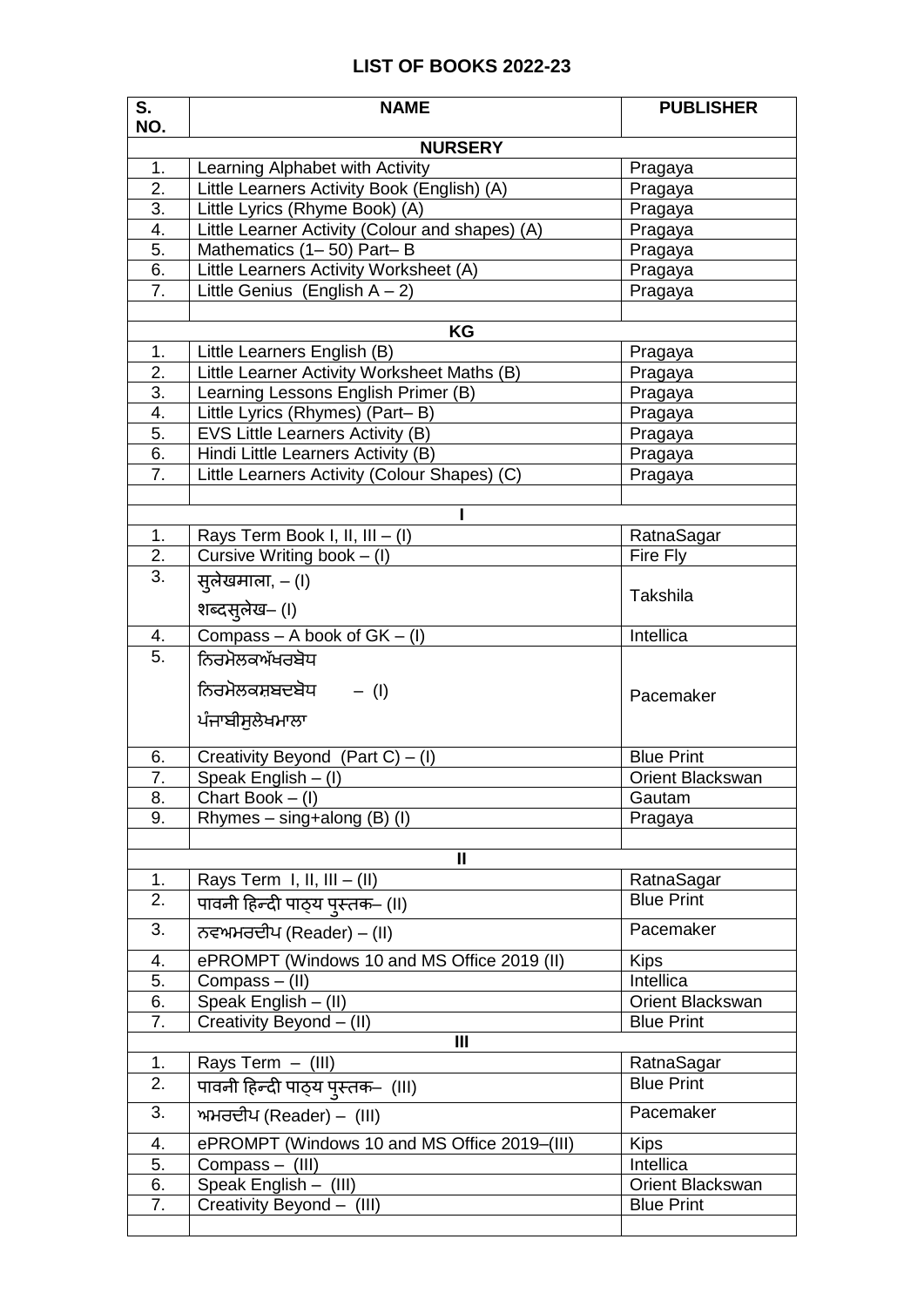|                | IV                                                                                    |                            |  |
|----------------|---------------------------------------------------------------------------------------|----------------------------|--|
| 1.             | Rays Term $I, II, III - (IV)$                                                         | RatnaSagar                 |  |
| 2.             | पावनी हिन्दी पाठ्य पुस्तक- (IV)                                                       | <b>Blue Print</b>          |  |
| 3.             | ਅਮਰਦੀਪ (Reader) – (IV)                                                                |                            |  |
|                | ਸੋਨਰਿਸ਼ਮਾ(Grammar)                                                                    | Pacemaker                  |  |
| 4.             | ePROMPT (Windows 10 and MS Office 2019-(IV)                                           | <b>Kips</b>                |  |
| 5.             | Compass - (IV)                                                                        | Intellica                  |  |
| 6.             | Speak English - (IV)                                                                  | Orient Blackswan           |  |
| 7.             | Creativity Beyond - (IV)                                                              | <b>Blue Print</b>          |  |
|                |                                                                                       |                            |  |
|                | V                                                                                     |                            |  |
| 1.             | पावनी हिन्दी पाठ्य पुस्तक –  (V)                                                      | Blue Print Ed.             |  |
| 2.             | My Wonderful book of Social Science - (V)                                             | Cordova                    |  |
|                | Map Mirror                                                                            | Optima                     |  |
| 3.             | Living Science $-$ (V)                                                                | RatnaSagar                 |  |
| 4.             | New English Ferry - (V)                                                               | Macmillan                  |  |
| 5.             | Math sight $-$ (V)                                                                    | Indiannica Learning        |  |
| 6.             | Compass $-$ (V)                                                                       | Intellica                  |  |
| 7.             | ePROMPT (Windows 10 and MS Office 2019-(V)                                            | <b>Kips</b>                |  |
| 8.             | ਅਮਰਦੀਪ– (V)                                                                           |                            |  |
|                | Grammar – ਸੋਨਰਿਸ਼ਮਾ                                                                   | Pacemaker                  |  |
| 9.             | Speak English $-$ (V)                                                                 | <b>Orient Blackswan</b>    |  |
| 10.            | Creativity Beyond - (V)                                                               | <b>Blue Print</b>          |  |
|                |                                                                                       |                            |  |
|                | VI                                                                                    |                            |  |
| 1.             | पावनी हिन्दी पाठ्य पुस्तक - (VI)                                                      | <b>Blue Print</b>          |  |
|                | Grammar – व्याकरणपुष्प                                                                |                            |  |
| 2.             | My Wonderful book of Social Science - (VI)                                            | Cordova                    |  |
|                | Map Mirror (Geography and History)                                                    | Optima                     |  |
| 3.             | Living Science - (VI)                                                                 | RatnaSagar                 |  |
| 4.             | New English Ferry - (VI)                                                              | By Macmillan               |  |
| 5.             | Reader – ਨਵੀਂਨੁਹਾਰ (ਵਿਆਕਰਣ) –  (VI)                                                   | Pacemaker                  |  |
|                |                                                                                       |                            |  |
| 6.             | Math Sight $-$ (VI)                                                                   | Indi Annica                |  |
| 7.             | ePROMPT (Windows 10 and MS Office 2019-(VI)                                           | <b>Kips</b>                |  |
| 8.             | Speak English - (VI)                                                                  | Orient Blackswan           |  |
| 9.             | Creativity Beyond - (VI)<br>VII                                                       | <b>Blue Print</b>          |  |
|                |                                                                                       |                            |  |
| 1 <sub>1</sub> | पावनी हिन्दी पाठ्य पुस्तक- (VII)                                                      | <b>Blue Print</b>          |  |
| 2.             | New Getting Ahead in Social Science - (VII)<br>Map Mirror                             | Orient Blackswan<br>Optima |  |
| 3.             | Living Science - (VII)                                                                | RatnaSagar                 |  |
| 4.             | New English Ferry - (VII)                                                             | Macmillian                 |  |
|                | <b>Grammar &amp; Composition</b>                                                      |                            |  |
| 5.             | Math sight $-$ (VII)                                                                  | Indi Annica Learning       |  |
| 6.             |                                                                                       | Pacemaker                  |  |
| 7.             | ਨਵੀਂ ਨੁਹਾਰ (Reader & Grammar) – (VII)<br>ePROMPT (Windows 10 and MS Office 2019-(VII) | <b>Kips</b>                |  |
|                |                                                                                       |                            |  |
| 8.             | Speak English $-(\overline{VII})$                                                     | Orient Blackswan           |  |
| 9.             | Creativity Beyond - (VII)                                                             | <b>Blue Print</b>          |  |
| VIII           |                                                                                       |                            |  |
| 1.             | New Getting Ahead in Social Science - (VIII)                                          | By Orient Blackswan        |  |
|                | Map Mirror                                                                            | Optima                     |  |
| 2.             | Living Science - (VIII)                                                               | RatnaSagar                 |  |